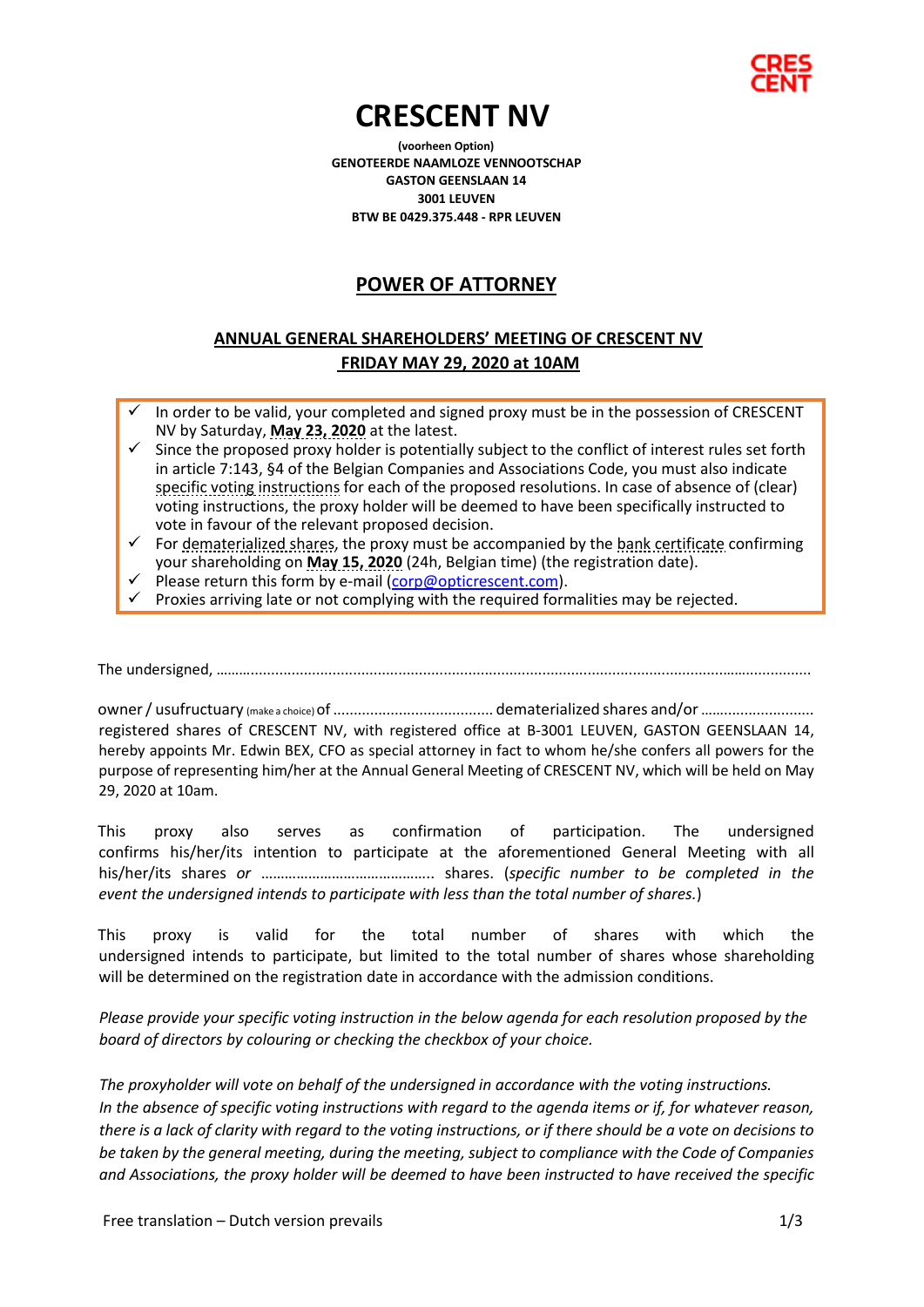*voting instruction to vote in favour of the decision proposed by the board of directors, as amended as the case may be.*

- **1. Opening of the Meeting with explanation about the modified** *modus operandi* **of the Meeting in view of the exceptional COVID-19 circumstances.**
- **2. Presentation of the reports of the Board of Directors and the Auditor of CRESCENT NV regarding the annual accounts for financial year 2019.**
- **3. Presentation of the statutory and consolidated annual accounts for financial year 2019.**
- **4. Discussion and approval of annual accounts with regard to financial year 2019 + appropriation of the result.**

Proposed resolution*: "The General Meeting approves the annual accounts for financial year 2019 and the proposed allocation of the result."*

| $\Box$ Abstention<br>$\Box$ Against<br>$\Box$ For |  |
|---------------------------------------------------|--|
|---------------------------------------------------|--|

#### **5. Discharge of the Directors**

Proposed decision*: "The General Meeting grants discharge from liability to the Directors of CRESCENT NV for the exercise of their mandate as Director of the Company during financial year 2019."*

| Eric VAN ZELE (VAN ZELE HOLDING NV)           | $\Box$ For   | $\Box$ Against | □ Abstention      |
|-----------------------------------------------|--------------|----------------|-------------------|
| Raju DANDU                                    | $\Box$ For   | $\Box$ Against | $\Box$ Abstention |
| Pieter BOURGEOIS (CRESCEMUS BV)               | $\Box$ For   | $\Box$ Against | $\Box$ Abstention |
| Johan MICHIELS (MICHIELS INVEST EN MNGMNT BV) | $\sqcap$ For | $\Box$ Against | $\Box$ Abstention |
| Prof. Liesbet VAN dER PERRE                   | $\sqcap$ For | $\Box$ Against | □ Abstention      |
| Prof. Sarah STEENHOUT (S&S BV)                | $\sqcap$ For | $\Box$ Against | □ Abstention      |
| Lieve DECLERCQ (CRESPO CONSULTANCY BV)        | $\sqcap$ For | $\Box$ Against | $\Box$ Abstention |

#### **6. Discharge of the Auditor**

Proposed resolution*: "The General Meeting grants discharge to the Auditor for the exercise of his mandate during financial year 2019."*

□ For □ Against □ Abstention

#### **7. Proxies**

Proposed resolution*: "The General Meeting gives a special proxy to each director of the Company, as well as to Mr. Edwin BEX (the "Proxy Holder"), acting individually and with the right of substitution, to represent CRESCENT NV with regard to the fulfilment of the filing and publication obligations contained in Articles 2:8 and 2:14 of the Belgian Companies and Associations Code. This power of attorney means that the Proxy Holder can perform all necessary and useful actions related to these filing and publication obligations."*

□ For □ Against □ Against □ Against □ Abstention

#### **8. Closing of the Meeting**